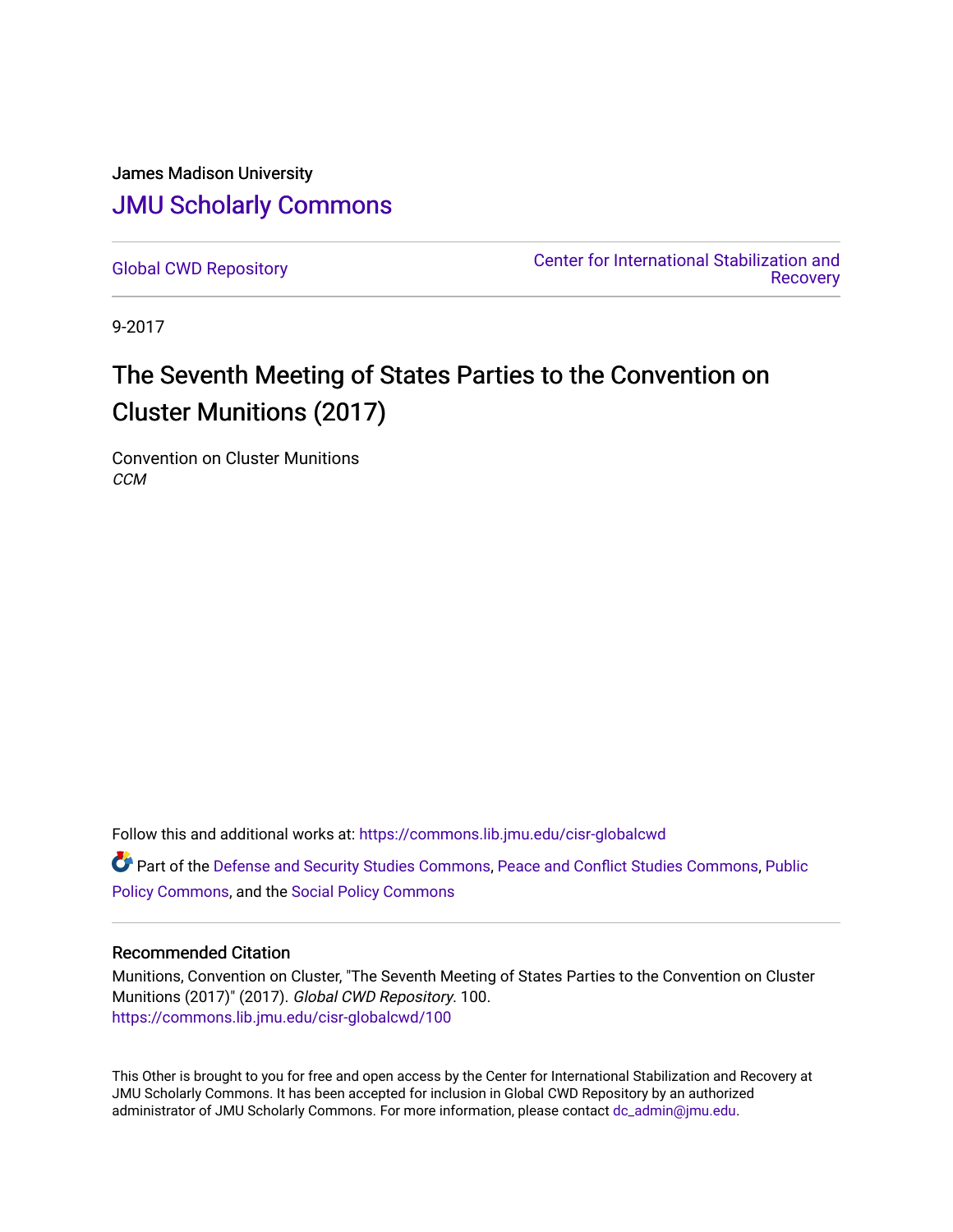# **Convention on Cluster Munitions** 25 September 2017

Original: English

**Seventh Meeting of States Parties Geneva, 4–6 September 2017** Item 12 of the agenda **Consideration and adoption of the final document of the Meeting**

### **Final report**

#### **I. Introduction**

1. Article 11 of the Convention on Cluster Munitions provides that "the States parties shall meet regularly in order to consider and, where necessary, take decisions in respect of any matter with regard to the application or implementation of the Convention, including:

(a) The operation and status of the Convention;

(b) Matters arising from the reports submitted under the provisions of the Convention;

(c) International cooperation and assistance in accordance with article 6 of the Convention;

(d) The development of technologies to clear cluster munition remnants;

(e) Submissions of States parties under articles 8 and 10 of the Convention;

(f) Submissions of States parties as provided for in articles 3 and 4 of the Convention."

2. Article 11 also provides that the Meetings of States Parties shall be convened by the Secretary-General of the United Nations annually until the First Review Conference.

3. The First Review Conference of the Convention (Dubrovnik, Croatia, 7 to 11 September 2015) decided that the Meetings of States Parties shall continue to be convened by the Secretary-General of the United Nations.<sup>1</sup>

4. Article 11 further provides that "States not party to the Convention, as well as the United Nations, other relevant international organizations or institutions, regional organizations, the International Committee of the Red Cross, the International Federation of Red Cross and Red Crescent Societies and relevant non-governmental organizations, may

<sup>&</sup>lt;sup>1</sup> Paragraph 34 of the Final report of the First Review Conference (CCM/CONF/2015/7).



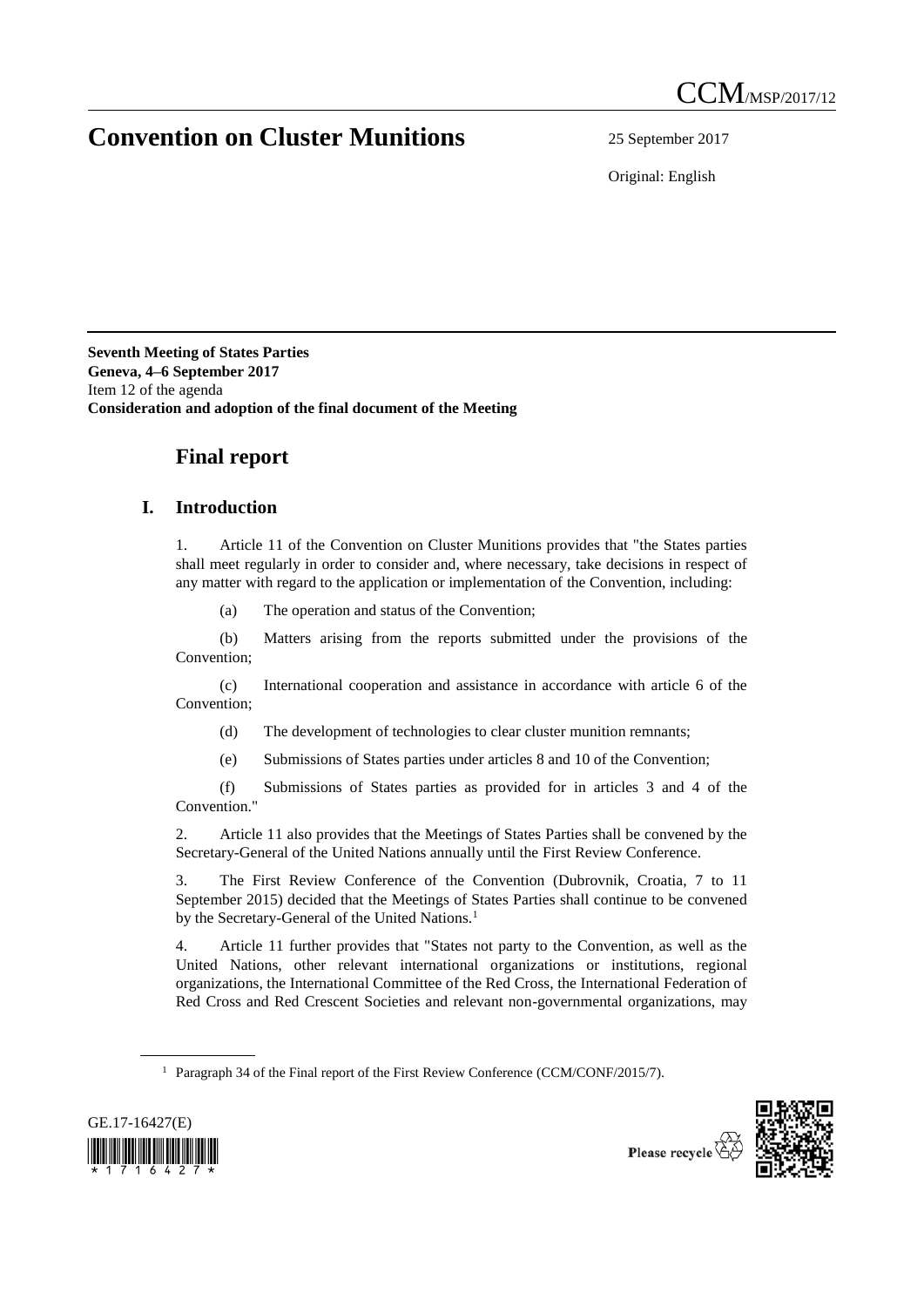be invited to attend the Meetings of States Parties as observers in accordance with the agreed rules of procedure."

5. By operative paragraph 7 of resolution 70/54 entitled "Implementation of the Convention on Cluster Munitions", adopted by the General Assembly on 7 December 2015, the General Assembly requested the Secretary-General "to continue to convene the Meetings of States Parties to the Convention on Cluster Munitions and to continue to render the necessary assistance and to provide such services as may be necessary to fulfil the tasks entrusted to him by the Convention and the relevant decisions of the First Review Conference."

6. The Sixth Meeting of States Parties decided that the Seventh Meeting of States Parties would be three days and that its venue and dates would be determined at a later stage. 2

7. Accordingly, and following consultations, the Secretary-General of the United Nations convened the Seventh Meeting of States Parties to the Convention and invited all States parties, as well as States not party to the Convention, to participate in the Meeting.

8. The Sixth Meeting of States Parties also decided to designate Ambassador Michael Biontino, Permanent Representative of Germany to the Conference on Disarmament in Geneva as President of the Seventh Meeting of States Parties. 3 In accordance with the decision taken at the First Review Conference, his term commenced on the day following the conclusion of the Sixth Meeting of States Parties until the last day of the Seventh Meeting of States Parties. 4

#### **II. Organization of the Seventh Meeting of States parties**

9. The Seventh Meeting of States Parties was held in Geneva, Switzerland, from 4 to 6 September 2017.

10. Ms. Sheila N. Mweemba, Director of the Implementation Support Unit (ISU) of the Convention on Cluster Munitions, participated in the work of the Meeting.

11. The Meeting confirmed Ms. Anja Kaspersen, Director of the Conference on Disarmament Secretariat and Conference Support Branch of the United Nations Office for Disarmament Affairs, as Secretary-General of the Conference.

12. Ms. Silvia Mercogliano, Political Affairs Officer, Conference on Disarmament Secretariat and Conference Support Branch of the United Nations Office for Disarmament Affairs served as Secretary of the Meeting.

13. The following States parties to the Convention participated in the work of the Meeting: Albania, Andorra, Australia, Austria, Belgium, Bosnia and Herzegovina, Botswana, Bulgaria, Cameroon, Canada, Chad, Chile, Colombia, Costa Rica, Croatia, Cuba, Czech Republic, Dominican Republic, Ecuador, France, Ghana, Germany, Guatemala, Holy See, Hungary, Iraq, Ireland, Italy, Japan, Lao People's Democratic Republic, Lebanon, Lithuania, Malta, Mauritania, Mexico, Montenegro, Mozambique, Netherlands, New Zealand, Nicaragua, Niger, Norway, Panama, Peru, Portugal, Slovakia, Slovenia, South Africa, Spain, St. Kitts and Nevis, Swaziland, Sweden, Switzerland, The

<sup>2</sup> CCM/MSP/2016/9 paragraph 46.

<sup>&</sup>lt;sup>3</sup> Ibidem paragraph 45.

<sup>4</sup> Ibidem.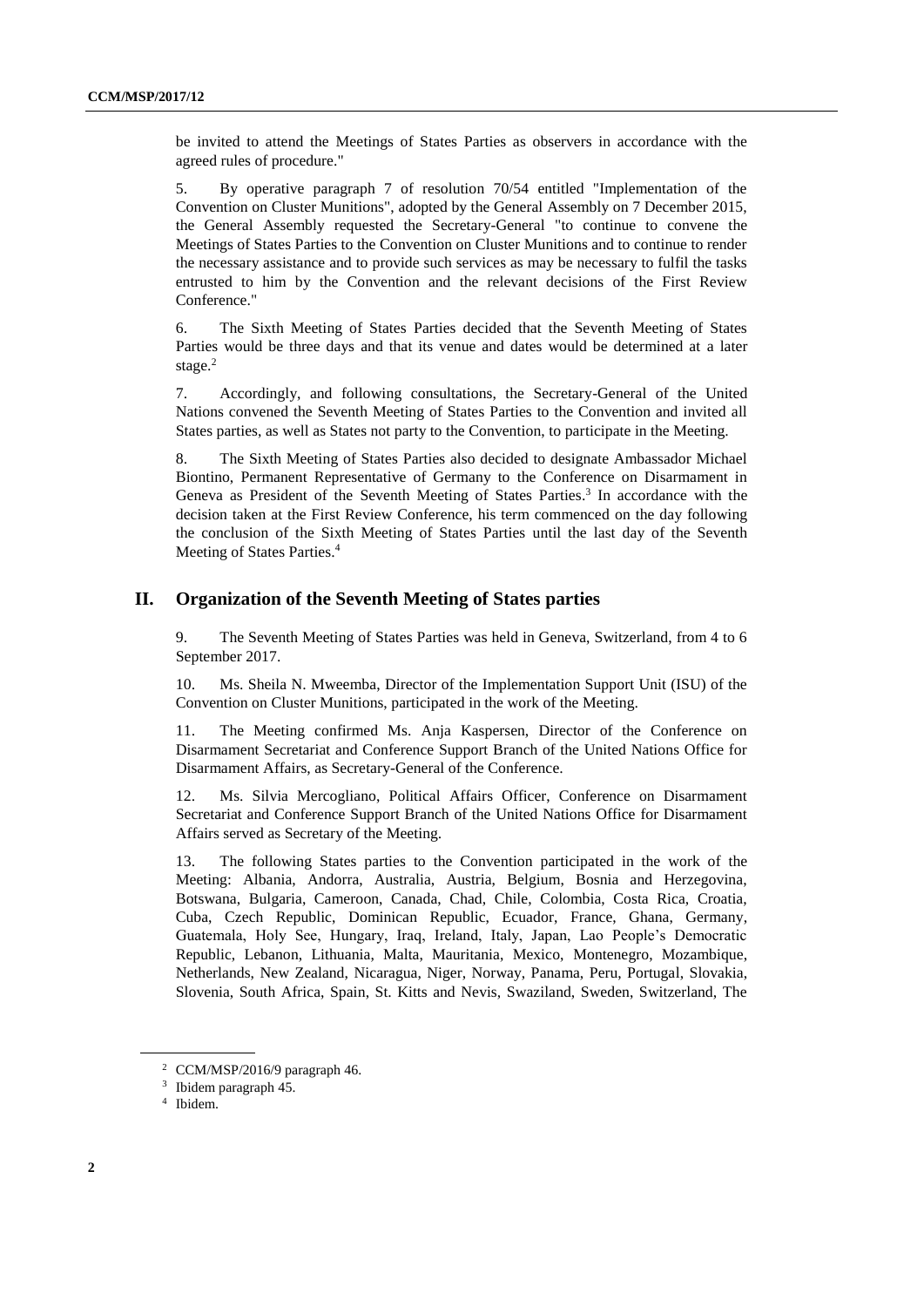Former Yugoslav Republic of Macedonia, Tunisia, United Kingdom of Great Britain and Northern Ireland, and Zambia.

14. The following States, which had ratified or acceded to the Convention, but for which it was not yet in force, participated in the work of the Meeting: Benin and Madagascar.

15. The following States signatories to the Convention participated in the work of the Meeting as observers: Angola, Cyprus, Gambia, Haiti, Liberia, Namibia, Philippines, and Sao Tome and Principe.

16. Argentina, Azerbaijan, China, Finland, Morocco, Myanmar, Qatar, Serbia, South Sudan, Sri Lanka, Sudan, Thailand, Turkey, United Arab Emirates, and Viet Nam also participated in the work of the Meeting as observers.

17. The United Nations Development Programme (UNDP), the United Nations Mine Action Service and the United Nations Office for Disarmament Affairs participated in the work of the Meeting as observers, pursuant to rule 1 (2) of the rules of procedure (CCM/MSP/2017/4).

The International Committee of the Red Cross (ICRC), the Geneva International Centre for Humanitarian Demining (GICHD) and the Cluster Munition Coalition also participated in the work of the Meeting as observers, pursuant to rule 1 (2) of the rules of procedure (CCM/MSP/2017/4).

19. The European Union, the League of Arab States, the World Food Programme, the Center for International Stabilization and Recovery (CISR), the Mines Advisory Group (MAG), and The Halo Trust took part in the work of the Meeting as observers, pursuant to rule 1 (3) of the rules of procedure (CCM/MSP/2017/4).

#### **III. Work of the Seventh Meeting of States Parties**

20. On 4 September 2016, the Seventh Meeting of States Parties was opened by Ambassador Michael Biontino, Permanent Representative of Germany to the Conference on Disarmament in Geneva.

21. The Seventh Meeting of States Parties held 5 plenary meetings. At its first plenary meeting, on 4 September 2016, upon invitation of the President of the Seventh Meeting of States Parties to the Convention on Cluster Munitions, Ambassador Sabrina Dallafior-Matter, Permanent Representative of Switzerland to the Conference on Disarmament in Geneva, made a statement.

22. At the same meeting, messages were delivered by Ms. Anja Kaspersen, Director of the Conference on Disarmament and Conference Support Branch of the United Nations Office for Disarmament Affairs, on behalf of the High representative for Disarmament Affairs, by Dr. Helen Durham, Director of International Law and Policy of the International Committee of the Red Cross (ICRC), and by Mr. Branislav Kapetanović, representative of the Cluster Munition Coalition.

23. At the same meeting, Zambia, Costa Rica, Croatia and the Netherlands were elected by acclamation as Vice-Presidents of the Meeting.

24. At the same meeting, States Parties adopted the agenda of the Meeting, as contained in document CCM/MSP/2017/1, the Annotated Programme of Work, as contained in document CCM/MSP/2017/3, and confirmed the Rules of Procedure (CCM/MSP/2010/3 and CCM/MSP/2017/4).

25. The Meeting considered documents CCM/MSP/2017/1 to CCM/MSP/2017/11/Rev.1.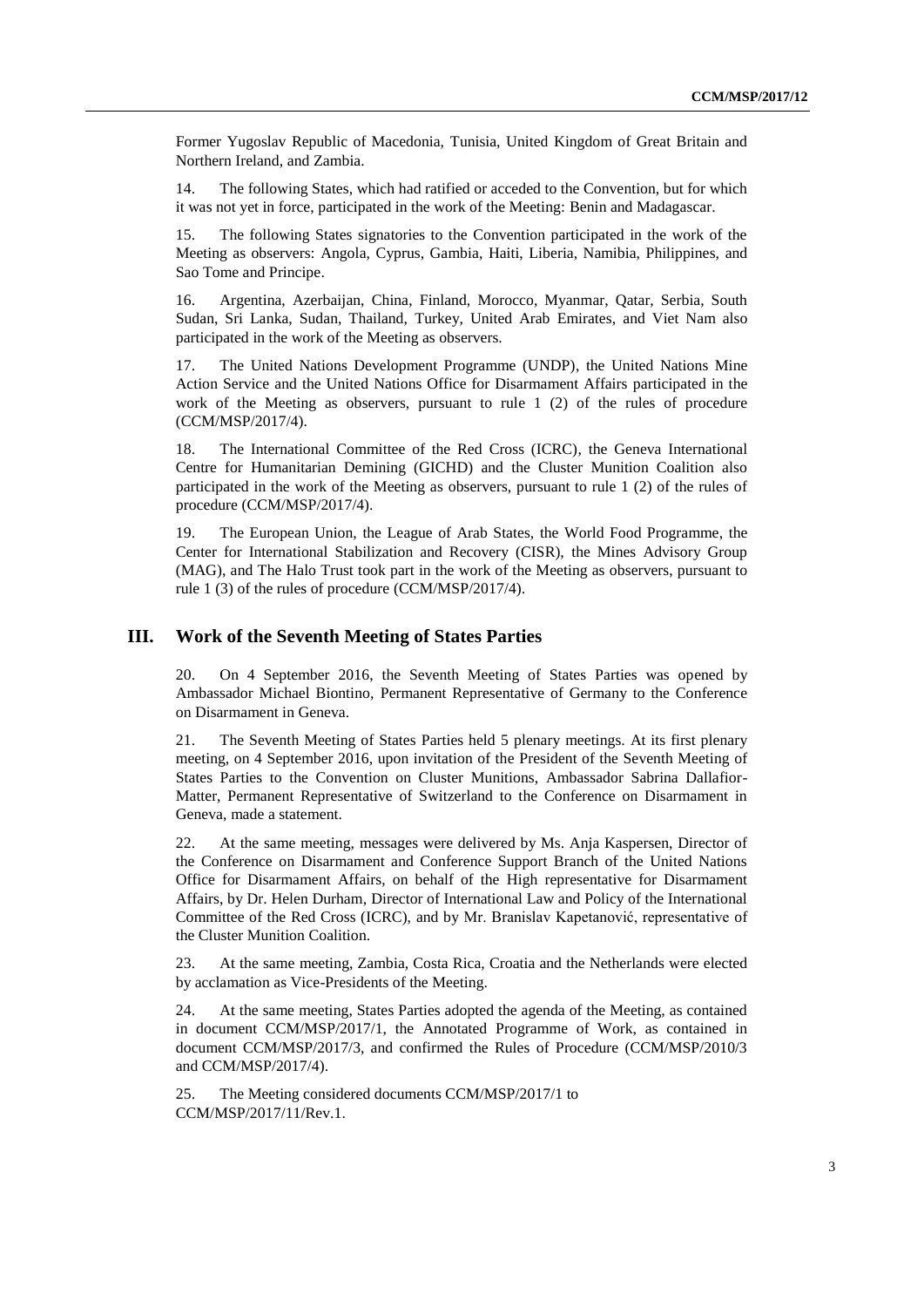#### **IV. Decisions and recommendations**

26. Reiterating the importance of universalization, the Meeting warmly welcomed the recent ratification of the Convention by Benin and Madagascar. The Meeting also took note of the efforts undertaken by Netherlands in its capacity as President of the Sixth Meeting of States Parties that led to the adoption in 2016 of resolution 71/45 on the Convention titled "Implementation of the Convention on Cluster Munitions". The resolution was adopted with a vote of 141 in favour. The Meeting also acknowledged with appreciation the efforts made by France and Zambia as Coordinators on Universalization.

27. At the Seventh Meeting, States Parties expressed their strong concern regarding recent incidents and evidence of use of cluster munitions in different parts of the world and condemned any use by any actor, in conformity with article 21.<sup>5</sup>

28. The meeting welcomed the Presidency's initiative to establish a structured dialogue with relevant non-States Parties in order to increase the humanitarian purview of the convention and pave the way for its universalization.

29. The Meeting noted that States with an obligation to destroy all stockpiles had so far continued to implement this requirement within the stipulated Convention deadlines and expressed appreciation for the efforts undertaken by Croatia and Mexico, as the Coordinators on Stockpile Destruction and Retention.

30. The Meeting acknowledged with appreciation the work of the Netherlands and Norway, as the Coordinators on Clearance and Risk Reduction and in particular commended their work with affected countries in assessing their national needs while promoting the use of effective and efficient methodologies in the effective implementation of the Convention. The Meeting also congratulated Mozambique for meeting its clearance obligation, ahead of the deadline.

31. Recognizing the importance of an integrated approach to victim assistance and the progress made by several States in this regard, the Meeting expressed appreciation for the efforts undertaken by Chile and Italy, as the Coordinators on Victim Assistance, in taking forward this work.

32. Stressing the importance of initial and annual national reporting under article 7 of the Convention as a key instrument of measuring its implementation, the Meeting recognised the endeavours of Costa Rica in its capacity as Coordinator on Transparency Measures. The Meeting further applauded the work done which had resulted in a slight increase in report submissions during the previous year.

33. The Meeting commended the effective work of New Zealand over several years, in its capacity as Coordinator on National Implementation Measures that has translated into a substantial increase in the number of States Parties reporting extensively on legal, administrative and other measures taken to implement the Convention. The Meeting further acknowledged that the work of the Coordinator had also increased understanding among States Parties on the wide ranging obligations stipulated in Article 9 of the Convention.

<sup>5</sup> Cuba and Nicaragua did not support the inclusion of the phrase "in conformity with article 21" and requested to place on record that in their view this reference to Article 21 is ambiguous, contravenes the spirit and purpose of the Convention on Cluster Munitions, and is incoherent with the principled position agreed in the Dubrovnik Declaration of condemning any use of cluster munitions by any actor.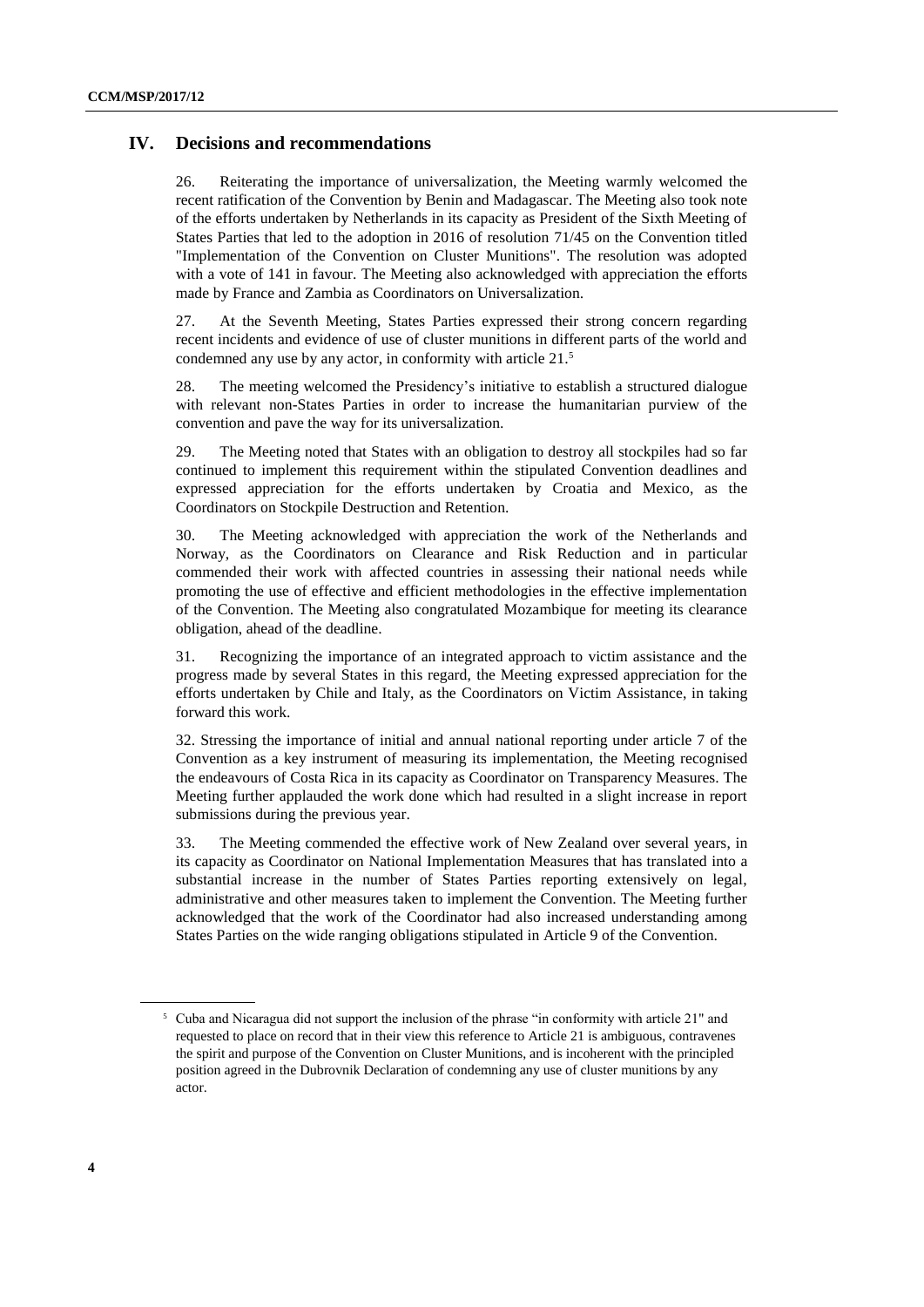34. The Meeting also commended the efforts of Australia and Iraq, as the Coordinators on Cooperation and Assistance in enhancing partnerships between States Parties in need of assistance and those States and other partners in a position to provide the required assistance. In particular, the Meeting welcomed the tangible results of this work that had resulted in two States Parties accessing the required assistance through initiatives undertaken during the year.

35. Recognizing that International Cooperation and Assistance is critical to the full implementation of the Convention, the Meeting welcomed the initiative on Country Coalitions developed by Germany in its capacity as the President of the Seventh Meeting of States Parties. The Meeting further noted the importance attached to this initiative aimed at fostering strong alliances at national level between affected and donor States that contribute to increased national ownership and better coordination of external cooperation.

36. Recalling that the First Review Conference provided that the financial procedures for the Implementation Support Unit be reviewed at the Seventh Meeting of States Parties, the Meeting considered a report on this matter prepared by Bosnia Herzegovina and Switzerland, as the Coordinators for the general status and operation of the convention as contained in document CCM/MSP/2017/5. The Meeting commended the efforts undertaken by the Coordinators on the General Status and Operation of the Convention, in assisting the President with the compilation of the elements of the Report.

37. The Meeting welcomed that the 2016 ISU budget was fully covered and noted that thirty-nine States Parties had provided contributions in response to the communications to this effect issued by the Presidency. It also noted that even though not all States Parties interpreted or read the financial procedures in the same manner, most of the States Parties that provided contributions did so on the basis of categories  $7(a)$  and  $7(b)$  of the Financial procedures for the Implementation Support Unit (CCM/MSP/CONF/2015/7, Annex V) and the scale of contributions linked thereto.

38. The Meeting however noted that less than half of States Parties had made a contribution and that the 2016 ISU budget was fully covered only because a few States Parties made significant contributions in excess of their contributions under categories 7 (a) and 7 (b). The Meeting underlined that contributions corresponding to the amount requested under categories 7 (a) and 7 (b) are necessary for the ISU to carry out its core functions as laid out in CCM/MSP/2011/WP.9 (adopted at the Second Meeting of States Parties in Beirut, Lebanon) to implement the five year work plan adopted at the First Review Conference in Dubrovnik. It further noted that the financial procedures would likely prove sustainable and the principle of ownership would be met only if all States Parties contribute yearly to the ISU budget in line with the Financial Procedures for the Implementation Support Unit adopted in Dubrovnik. Contributions from a few States far in excess of their contributions under categories 7 (a) and 7 (b) of the Financial Procedures for the Implementation Support Unit (CCM/MSP/CONF/2015/7, Annex V) could not represent a reliable substitute to yearly contributions by all States Parties.

39. The Meeting identified a number of specific measures completing or amending the financial procedures adopted at the First Review Conference with a view to improving their effectiveness. These measures are listed in Annex I to the Final Report of the Seventh Meeting of States Parties and they shall be implemented forthwith following its adoption.

40. The Meeting noted that the review of the financial procedures conducted at the Seventh Meeting of States Parties covered a single budget cycle and could therefore constitute only an initial and partial assessment. The Meeting noted that the sustainability and predictability of the financial procedures could only be thoroughly assessed after having been in operation over several budget cycles. The Meeting decided that the financial procedures, including the allocation between the different contribution categories and their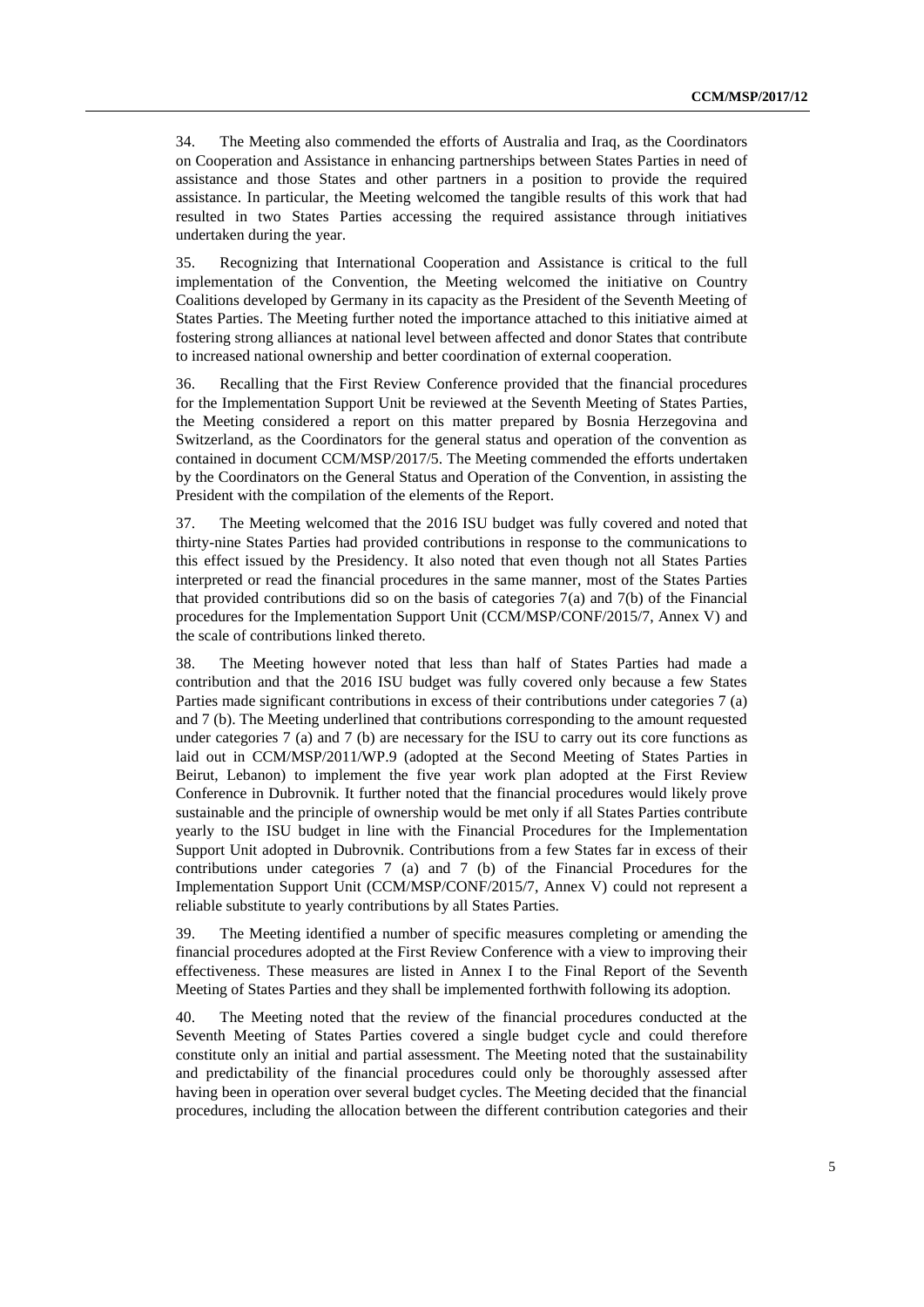nature as well as the impact of the financial procedures on universalization efforts and participation by non-States Parties in Meetings of States Parties, would be reviewed at the Second Review Conference of the Convention with a view to ensuring their sustainability, unless unforeseen developments require an earlier assessment.

41. The First Review Conference of the Convention approved the ISU budget and workplan for the period 2016–2020. As decided by the First Review Conference, Ms. Sheila N. Mweemba, Director of the ISU, presented the 2018 budget and workplan of the ISU, which the Meeting approved on 6 September 2017 (CCM/MSP/2017/2). The Meeting also agreed that the 2019 ISU budget and work plan would be submitted sixty days prior to the Eighth Meeting of States Parties and that the Director of the ISU would continue to submit annually reports on the work undertaken by the ISU.

42. Recalling that the Agreement between the States Parties to the Convention on Cluster Munitions and the Geneva International Centre for Humanitarian Demining on the Hosting of the Implementation Support Unit provides that it shall be reviewed every three years, the Meeting welcomed that the agreement was effectively implemented to the satisfaction of all parties since its signature and had contributed to the effective functioning of the ISU. The Meeting further commended the efforts undertaken by Bosnia Herzegovina and Switzerland, as Coordinators on the General Status and Operation of the Convention, in assisting the President with the compilation of the Report and decided that the agreement would be assessed again in three years, including the periodicity of this exercise.

43. In recalling that the First Review Conference had mandated the Seventh Meeting of States Parties to explore and develop possible synergies between the ISU of the Convention and other Implementation Support Units, in particular that of the Anti-personnel Mine Ban Convention, with a view to enhancing efficiency and further reducing costs, the Meeting considered a Report on this matter prepared by Bosnia Herzegovina and Switzerland, the Coordinators for the general status and operation of the convention (CCM/MSP/2017/6). The Meeting recognized with appreciation the efforts undertaken by the Coordinators on the General Status and Operation of the Convention, in assisting the President with the compilation of the Report.

44. The Meeting noted that significant synergies had already been achieved regarding administrative support required for the functioning of the ISU, and that the potential for further measures in this domain seems to be largely exhausted.

45. The Meeting underlined that the Meetings of the Convention held in Geneva should insofar as possible be organised directly after or before reunions of conventions addressing similar or related issues, as this would reduce travel costs for delegates and open the possibility of coordination with the sponsorship programmes of other conventions. The meeting noted the positive experiences made in collaborating informally with other conventions on thematic issues of common concern. The Meeting encouraged the ISU to pursue and further develop such informal cooperation on issues of substance with other implementation support units where such cooperation contributes to reinforcing its capacity to effectively support States Parties in implementing the convention and enhances efficiency. The ISU shall regularly report to the MSP on steps taken in this area and potentialities identified for further cooperation.

46. The Meeting also noted that a formal merger of the CCM ISU with other support units with a view to enhancing efficiency or reducing costs is a complex and multifaceted issue. A careful analysis of its practical, political and legal aspects may allow for a better understanding of its inherent limits and potential.

47. The Meeting decided to review the implementation of synergies between the ISU and other implementation support units at any point when it seems that this might enhance efficiencies and reduce costs, and no later than at the Second Review Conference.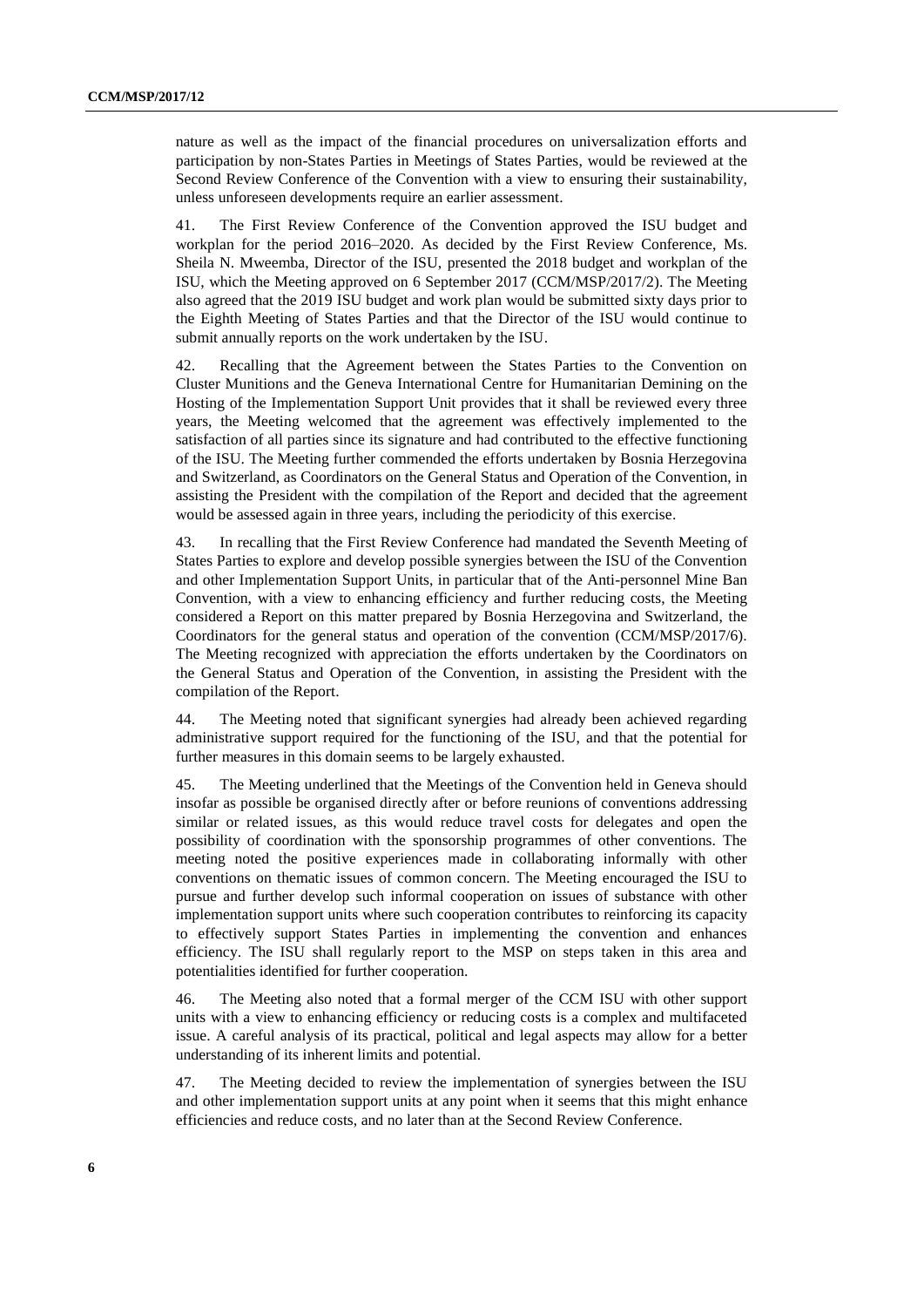48. The Meeting welcomed the Convention on Cluster Munitions 7MSP Progress Report — monitoring progress in implementing the Dubrovnik Action Plan, submitted by Germany in its capacity of President of the Seventh Meeting of States Parties and was encouraged by the progress made in the implementation of the Dubrovnik Action Plan.

49. The Meeting heard a presentation by the Chief of UNOG Financial Services, Mr. Hans Baritt, on the financial status of the Convention. Mr. Baritt stressed the importance of receiving assessed contributions to support meetings organized under the Convention in advance of the dates of these meetings. He stressed that lack of funds would incur the risk of meetings not taking place. Mr. Baritt raised the issue of arrears, encouraged those States that are in arrears to promptly pay their dues and recalled that tables on the financial status of the Convention have been published on the website of the Convention and updated on a monthly basis.

50. At its fifth plenary meeting, on 6 September 2017, the Seventh Meeting welcomed new Coordinators to guide the intersessional work programme, as follows:

(a) **Working group on the general status and operation of the Convention**: Bosnia and Herzegovina (until the end of the Eighth Meeting of States Parties) working with Germany (until the end of the Ninth Meeting of States Parties);

(b) **Working group on universalization**: France (until the end of the Eighth Meeting of States Parties) working with Panama (until the end of the Ninth Meeting of States Parties);

(c) **Working group on victim assistance**: Italy (until the end of the Eighth Meeting of States Parties) working with Ireland (until the end of the Ninth Meeting of States Parties);

(d) **Working group on clearance and risk reduction**: Netherlands (until the end of the Eighth Meeting of States Parties) working with Lao People's Democratic Republic (until the end of the Ninth Meeting of States Parties);

**Working group on stockpile destruction and retention**: Croatia (until the end of the Eighth Meeting of States Parties) working with Mozambique (until the end of the Ninth Meeting of States Parties);

**Working group on cooperation and assistance**: Australia (until the end of the Eighth Meeting of States Parties) working with Peru (until the end of the Ninth Meeting of States Parties);

51. At the same meeting, the Meeting welcomed the Coordinators to lead the following thematic areas:

- (a) Reporting: Zambia.
- (b) National implementation measures: New Zealand.

52. The Seventh Meeting of States Parties also decided to designate Ambassador Hernan Estrada Roman, Permanent Representative of Nicaragua to the United Nations in Geneva as President of the Eighth Meeting of States Parties. In accordance with the decision taken at the First Review Conference, his term commenced on the day following the conclusion of the Seventh Meeting of States Parties until the last day of the Eighth Meeting of States Parties.

53. At the same meeting States Parties decided that the Eighth Meeting of States Parties shall be from 3 to 5 September 2018 in Geneva, unless its President decides at a later stage to host the meeting in Managua, Nicaragua, in accordance with paragraph 30 (d) of the Final Report of the Review Conference (CCM/CONF/2015/7).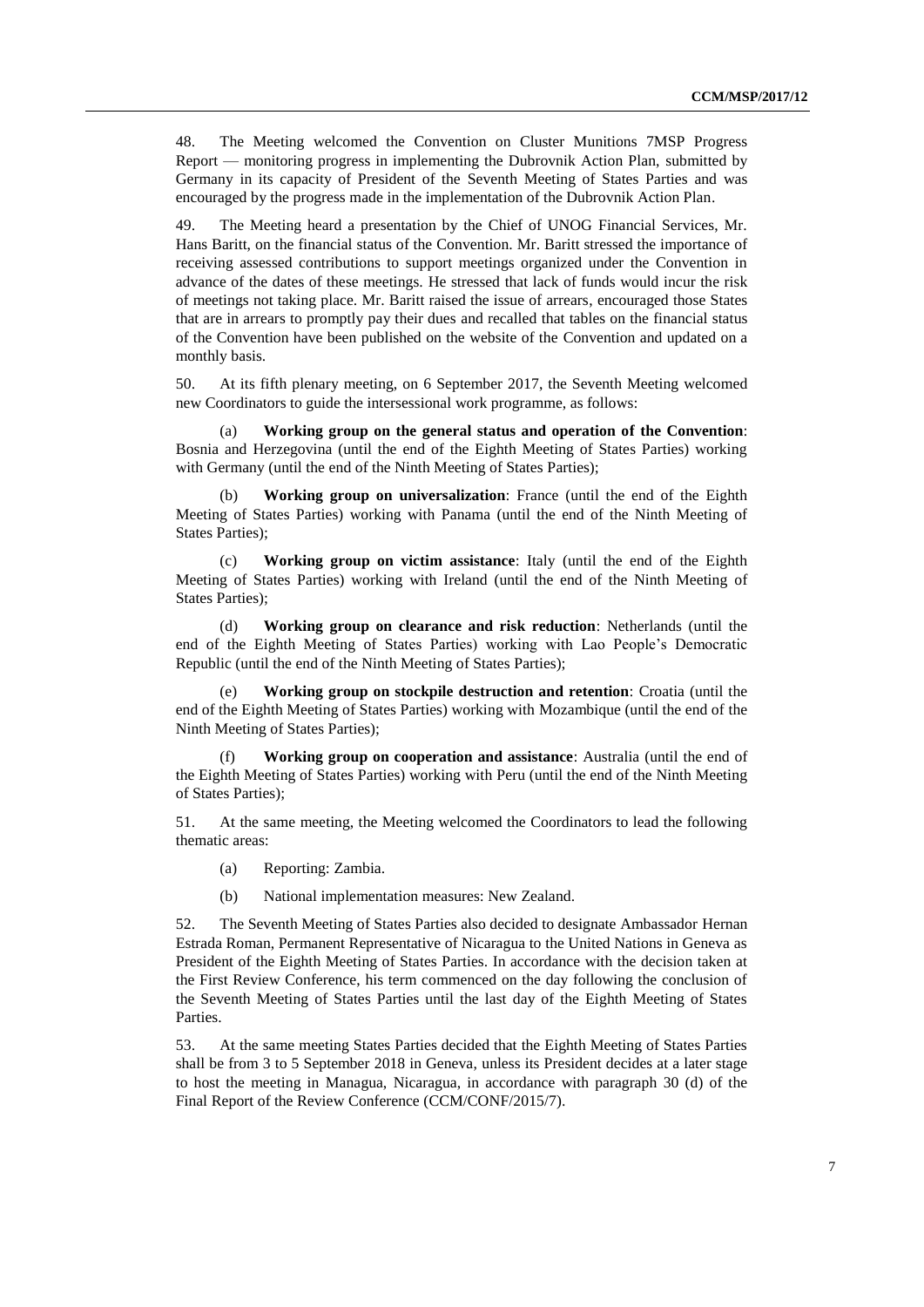54. In accordance with paragraph 30 (d) of the Final Report of the Review Conference (CCM/CONF/2015/7) the financial arrangements for the Eight Meeting of States Parties were calculated based on Geneva as default location. The Meeting considered and adopted such financial arrangements for the Eighth Meeting of States Parties, as contained in CCM/MSP/2017/11, as orally amended to be issued as document CCM/MSP/2017/11/Rev.1.

55. At its fifth plenary meeting, on 6 September 2017, the Seventh Meeting of States Parties adopted its final report, as contained in CCM/MSP/2017/CRP.1/Rev.1, as orally amended, to be issued as document CCM/MSP/2017/12.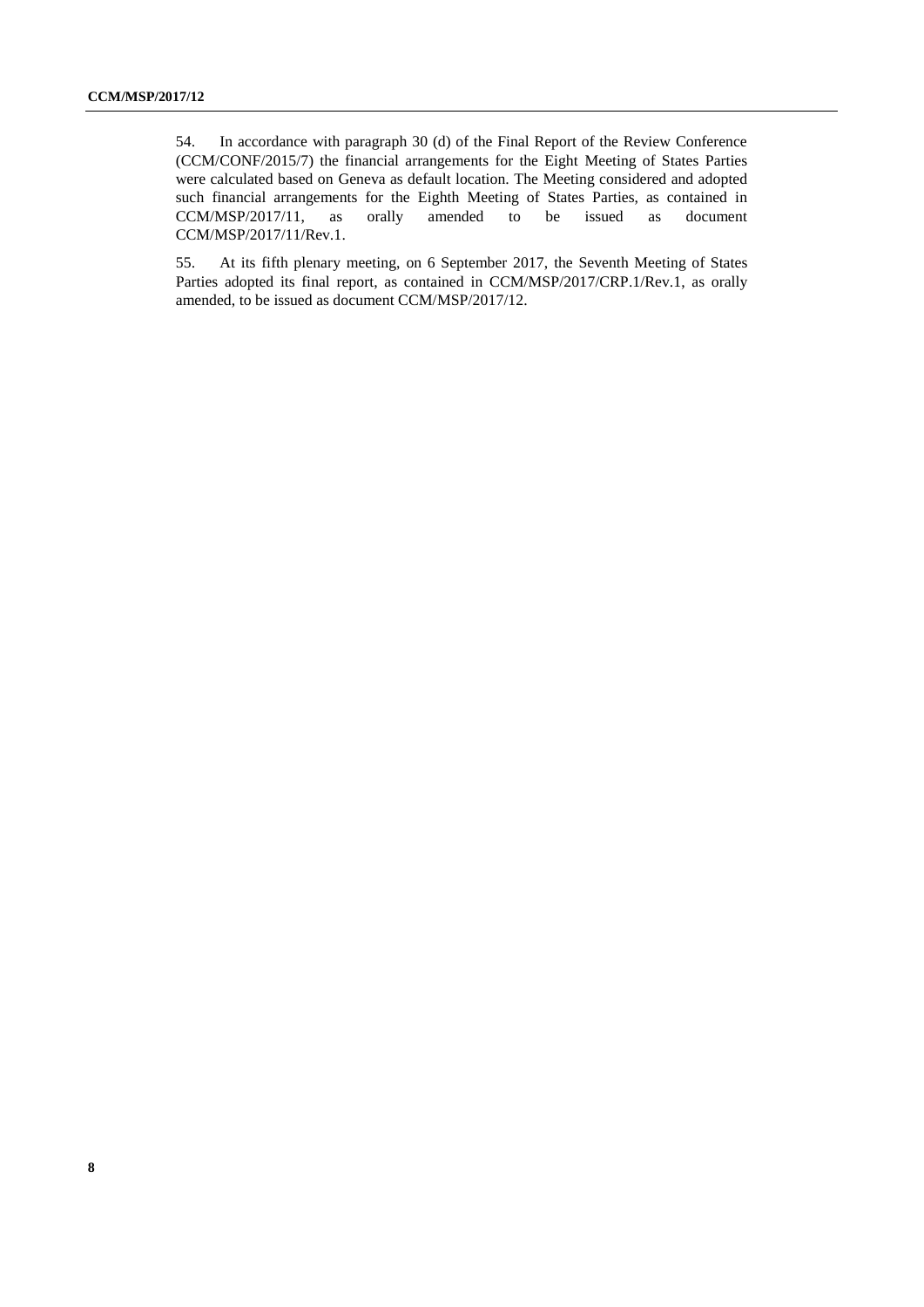### **Annex I**

#### **Specific Measures completing or amending the financial procedures adopted at the first Review Conference (CCM/CONF/2015/7, Annex V)**

1. In noting that significant progress was required for the principle of ownership to be met, the Meeting recommended that the Presidency and the ISU conduct regular outreach activities to ensure that all States Parties are aware of and understand the financial procedures.

2. The Meeting underlined the importance that the ISU sends individualized notes and invoices to States Parties similar to those sent out by the UNOG for the organization of disarmament treaties MSPs in calling for contributions. The Meeting also recommended that invoices be sent out as rapidly as possible after the adoption of the ISU budget by the Meeting of States Parties for the following budget cycle so that payments can be made as soon as possible, with a clear cut-off date for contributions to be paid.

3. The Meeting noted that the Financial Procedures adopted at the First Review Conference provided that a working capital reserve should be maintained and its level determined at regular level by the Meeting of States Parties, and noted that such a determination had not yet been made. The Meeting determined that the capital reserve should only serve to cover cash flow shortfalls. Such a reserve should be maintained at CHF 400'000 through voluntary contributions. The Meeting further determined that any drawdown from the reserve shall be restored as soon as possible. The Meeting noted that dedicated contributions to the capital reserve since the First Review Conference amounted to CHF 15,714 and that unspent contributions for the period 2013–2015 amounting to more than CHF 350'000 would be directed towards the reserve.